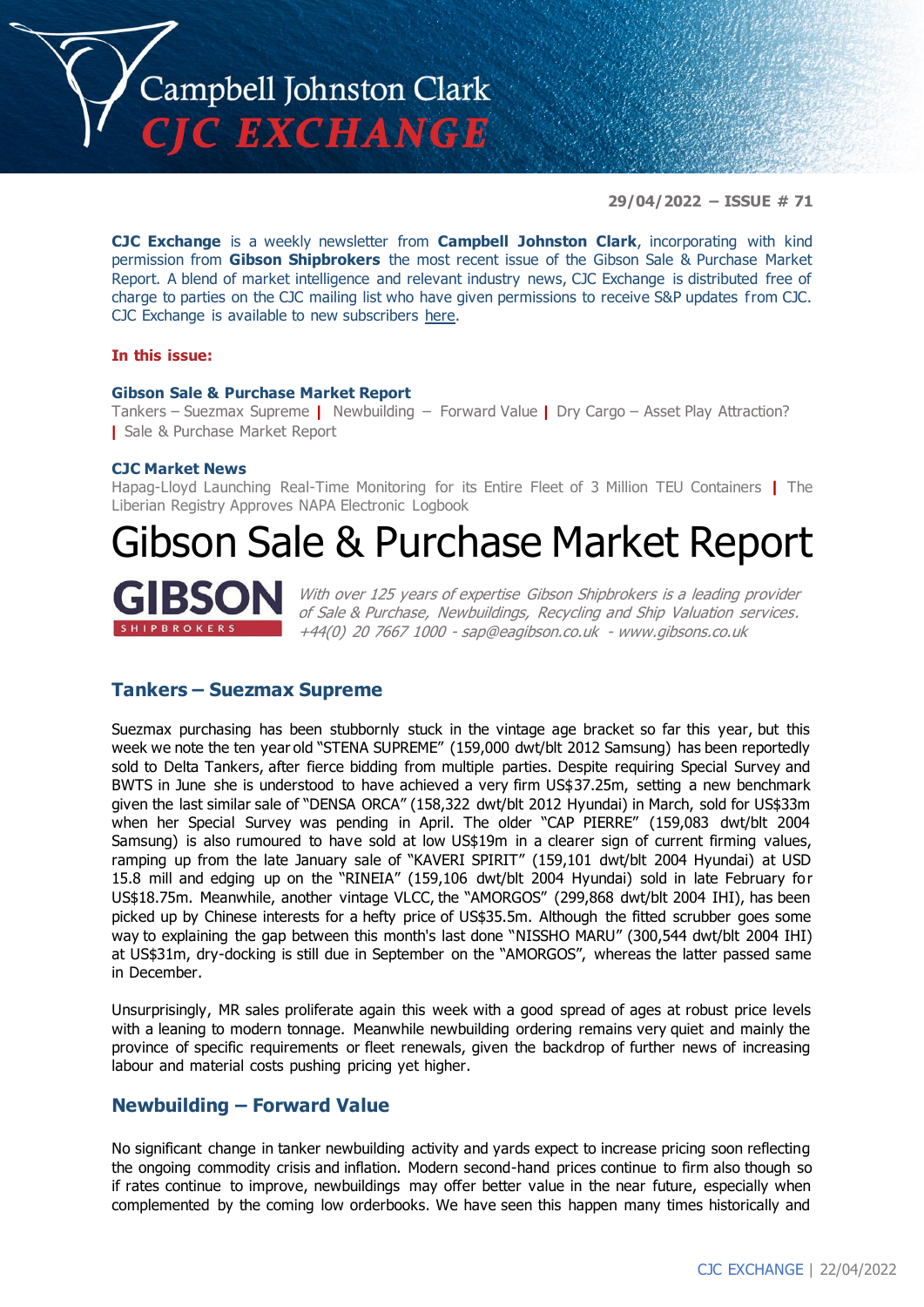

buoyant freight rates have been responsible for large order volumes in other shipping sectors over the last year despite respective newbuilding prices being historically on the side.

Bulker newbuilding interest remains subdued however medium sized bulkers continue to see excellent rates both spot and for T/C. A six year old Japanese ultramax was sold at US\$32.5m which compares to US\$33m for Q1/2024 delivery in a reasonable Chinese yard. If we see rates continue at good levels, then we expect interest in newbuildings to resume as better priced than second-hand.

## **Dry Cargo – Asset Play Attraction?**

The continued firming of dry cargo asset values has given food for thought for some owners. This week the words of Oscar Wilde "the only thing I can't resist is temptation" are very apposite as we have seen some owners succumb to the attraction of asset play. For instance, Tomini Shipping has appeared to have made a lucrative play with the sale their ultramax the "TOMINI INTEGRITY" (60,220 dwt/blt 2016 Onomichi, Japan), which they are reported to have sold at US\$33.5m, having acquired the vessel less than two years ago at US\$19.5 m. Similarly, Costamare is reported to have sold the supramax "THUNDER" (57,334 dwt/blt 2009 STX Jinhae, South Korea) for US\$18.3m, whereas they purchased the vessel less than a year ago for US\$14.2m. Although the main stumbling point for some owners is where to reinvest these cash gains and with few modern dry cargo vessels available in the market some may take opportunity to look at other sectors for their speculative rewards.

### **Gibson Sale & Purchase Market Report**

| <b>Vessel Name</b>                   | <b>DWT</b> | <b>Built</b> | Yard                         | <b>Buyers</b>                        | Price $(\frac{2}{3})$ m) | <b>Notes</b>                                                     |
|--------------------------------------|------------|--------------|------------------------------|--------------------------------------|--------------------------|------------------------------------------------------------------|
|                                      |            |              | <b>BULKERS</b>               |                                      |                          |                                                                  |
| <b>AQUAMARINE</b>                    | 182,060    | 2009         | Odense<br>(DEN)              | <b>Greek buyer</b>                   | 26.5                     | DD due<br>10/22.                                                 |
| <b>AQUAMAKA</b>                      | 179,362    | 2009         | Hyundai<br>Ulsan (KRS)       | Alpha Bulkers                        | reg 30                   | DD due<br>12/22. BWTS<br>fitted.                                 |
| <b>CHS HARVEST</b>                   | 173,624    | 2006         | Bohai (CHN)                  | Undisclosed<br>buyer                 | 17.5                     | SS psd 4/21.<br><b>BWTS fitted.</b>                              |
| <b>SPRING PRIDE</b>                  | 106,552    | 2007         | Oshima<br>Zosen (JPN)        | Chinese buyer                        | 17.5                     | SS due 6/22.                                                     |
| <b>HONG GUANG</b>                    | 93,025     | 2012         | <b>COSCO</b><br>Dalian (CHN) | Turkish buyer                        | 23                       | SS due 1/22.                                                     |
| <b>SEA HERMES</b>                    | 81,708     | 2003         | <b>Xiamen</b><br>(CHN)       | <b>Beks</b><br>Shipmanagement        | 23.5                     | SS due 1/23.                                                     |
| <b>CORAL TOPAZ</b>                   | 76,598     | 2007         | Sasebo (JPN)                 | Korean buyer /<br><b>Greek buver</b> | 18.5                     | DD due<br>1/23. BWTS<br>fitted.                                  |
| <b>SANTA CRUZ</b>                    | 75,233     | 2005         | <b>Tsuneishi</b><br>(JPN)    | Eurodry                              | 15.75                    | DD due<br>7/23. BWTS<br>fitted. Inc. 3<br>mths TC.<br>(internal) |
| <b>TOMINI INTEGRITY</b>              | 60,220     | 2016         | Onomichi<br>(JPN)            | Hong Kong buyer                      | xs 33                    | SS psd<br>12/21.BWTS<br>fitted.                                  |
| DESERT HOPE + DESERT<br><b>PEACE</b> | 57,414     | both 2011    | Hyundai Mipo<br>(KRS)        | Turkish buyer                        | 22.5 each                | SS psd<br>$5 + 7/21.$<br><b>BWTS fitted.</b>                     |

#### **S&P SALES**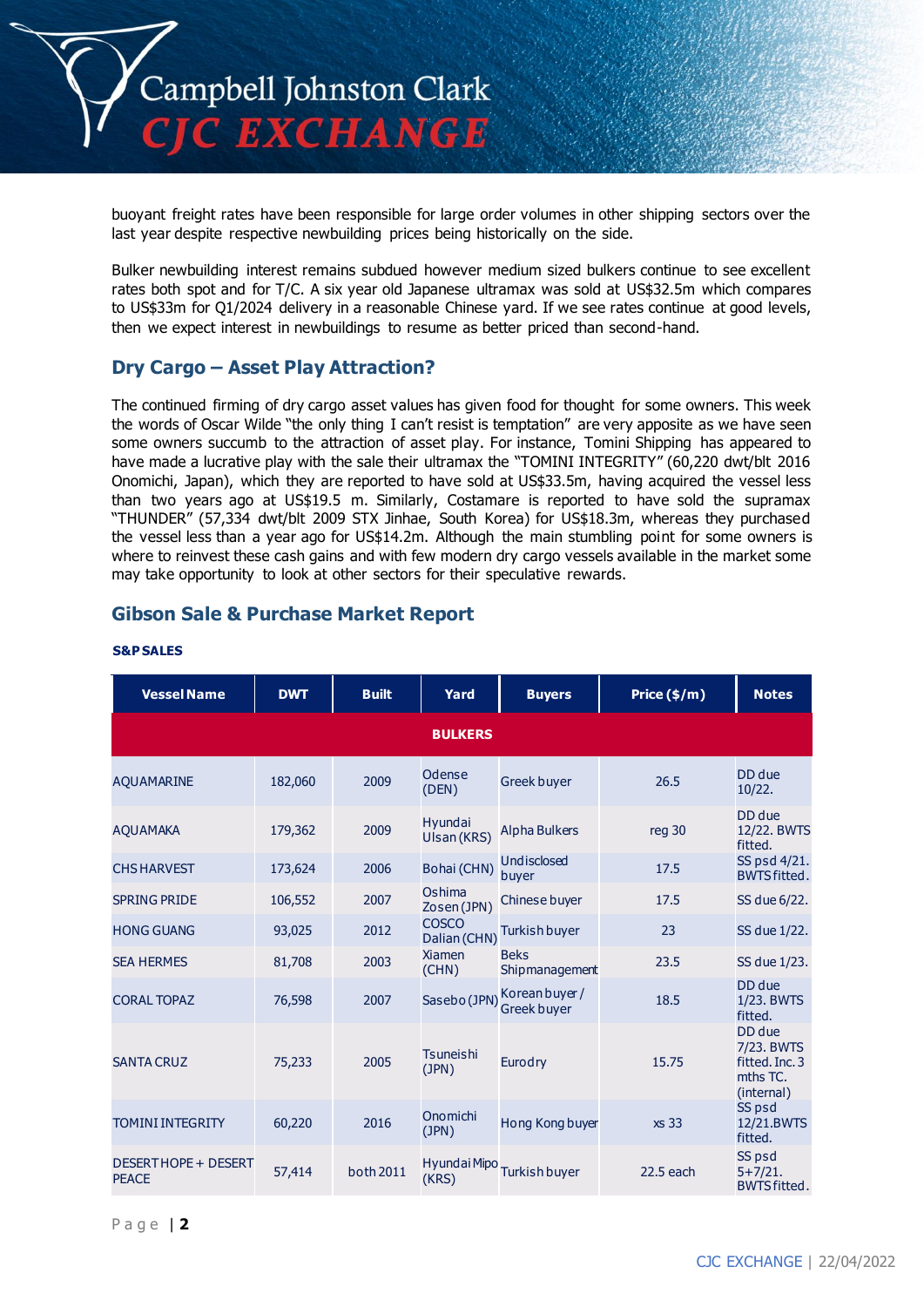# Campbell Johnston Clark<br>CJC EXCHANGE

| <b>THUNDER</b>                           | 57,334 | 2009                             | <b>STX Jinhae</b><br>(KRS)        | Chinese buyer                        | 18.3                                                            | DD due<br>9/22. BWTS<br>fitted.                        |  |
|------------------------------------------|--------|----------------------------------|-----------------------------------|--------------------------------------|-----------------------------------------------------------------|--------------------------------------------------------|--|
| <b>ASIAN CHAMPION</b>                    | 56,943 | 2012                             | <b>COSCO</b><br>Zhoushan<br>(CHN) | Undisclosed<br>buyer                 | 19.2                                                            | SS+BWTS<br>due 7/22.                                   |  |
| <b>JIN BO</b>                            | 56,709 | 2012                             | Qingshan<br>(CHN)                 | Undisclosed<br>buyer                 | 16.16*                                                          | *Auction<br>sale. SS due<br>6/22.                      |  |
| <b>LAN HAI SHENG HUI</b>                 | 56,616 | 2011                             | <b>CIC Jiangsu</b><br>(CHN)       | Undisclosed<br>buyer                 | 19.66*                                                          | *Auction<br>sale. SS psd<br>3/22.                      |  |
| <b>BULK ORION</b>                        | 56,155 | 2011                             | Mitsui (JPN)                      | Undisclosed<br>buyer                 | 22                                                              | SS psd 6/21.<br><b>BWTS fitted.</b>                    |  |
| <b>IDC FALCON</b>                        | 55,803 | 2006                             | Kawasaki<br>(JPN)                 | Undisclosed<br>buyer                 | 18.5                                                            | SS psd 5/21.<br><b>BWTS fitted.</b>                    |  |
| <b>SN GLORY</b>                          | 32,259 | 2003                             | Saiki (JPN)                       | Undisclosed<br>buyer                 | 11.6                                                            | Open hatch.<br>SS due 7/22.<br><b>BWTS</b><br>novated. |  |
| ANACAPALIGHT                             | 31,603 | 2005                             | Saiki (JPN)                       | Undisclosed<br>buyer                 | 13.75                                                           | Open hatch.<br>DD due<br>8/23.                         |  |
| <b>CS FELICITY</b>                       | 28,343 | 2009                             | Imabari (JPN)                     | Undisclosed<br>buyer                 | 14.5                                                            | DD due<br>9/22.<br>Logs+BWTS<br>fitted.                |  |
|                                          |        |                                  | <b>TANKERS</b>                    |                                      |                                                                 |                                                        |  |
| <b>AMORGOS</b>                           | 2004   | IHI(JPN)                         | Chinese<br>buyer                  | 35.5                                 | DD due 9/22.<br>Scrubber fitted.                                | 299,868                                                |  |
| <b>STENA SUPREME</b>                     | 2012   | Samsung<br>(KRS)                 | <b>Delta</b><br><b>Tankers</b>    | 37.25                                | SS due 6/22.                                                    | 159,000                                                |  |
| <b>CAP PIERRE</b>                        | 2004   | Samsung<br>(KRS)                 | Undisclosed<br>buyer              | low 19                               | DD due 1/22. Ice 1C. 159,083                                    |                                                        |  |
| <b>ST KATHARINEN</b>                     | 2013   | <b>SPP Sacheon</b><br>(KRS)      | Pertamina                         | 22.9                                 | Deepwell. SS due<br>10/23.BWTS fitted. 50,259<br>Dirty trading. |                                                        |  |
| <b>MATUKU</b>                            | 2016   | <b>SPP Sacheon</b><br>(KRS)      | Premuda                           | <b>xs 30</b>                         | Deepwell. SS psd<br>3//21. BWTS fitted.                         | 50,143                                                 |  |
| <b>ELANDRA PINE</b>                      | 2018   | Hyundai<br>Mipo (KRS) buyer      | <b>Italian</b>                    | 34                                   | SS due<br>9/23.BWTS+Scrubber49,999<br>fitted.                   |                                                        |  |
| <b>ARDMORE SEAHAWK</b>                   | 2015   | SPP Sacheon Far Eastern<br>(KRS) | buyer                             | 24.5                                 | Deepwell. DD due<br>11/23. BWTS fitted.                         | 49,999                                                 |  |
| <b>LS CHRISTINE</b>                      | 2007   | Turkter (TRK)                    | Undisclosed<br>buyer              | 4.25                                 | Marineline. SS due<br>1/22. Prompt dely 8,673<br>Med.           |                                                        |  |
|                                          |        |                                  |                                   | <b>GENERAL CARGO / MULTI PURPOSE</b> |                                                                 |                                                        |  |
| XINYIHAI 55                              | 33,217 | 2012                             | Zhejiang<br>Ouhua (CHN)           | Chinese buyer                        | $18.5*$                                                         | *Auction<br>sale. SS due<br>4/22.1158<br>TEU.          |  |
| <b>CONTAINERS / RO-RO / REEFER / PCC</b> |        |                                  |                                   |                                      |                                                                 |                                                        |  |
| <b>GLORY FORTUNE</b>                     | 13,979 | 2006                             | Jiangsu<br>Jinling (CHN) buyer    | Undisclosed                          | 15.5                                                            | 1118 TEU.<br>Gearless.<br>Super Ice<br>1A.             |  |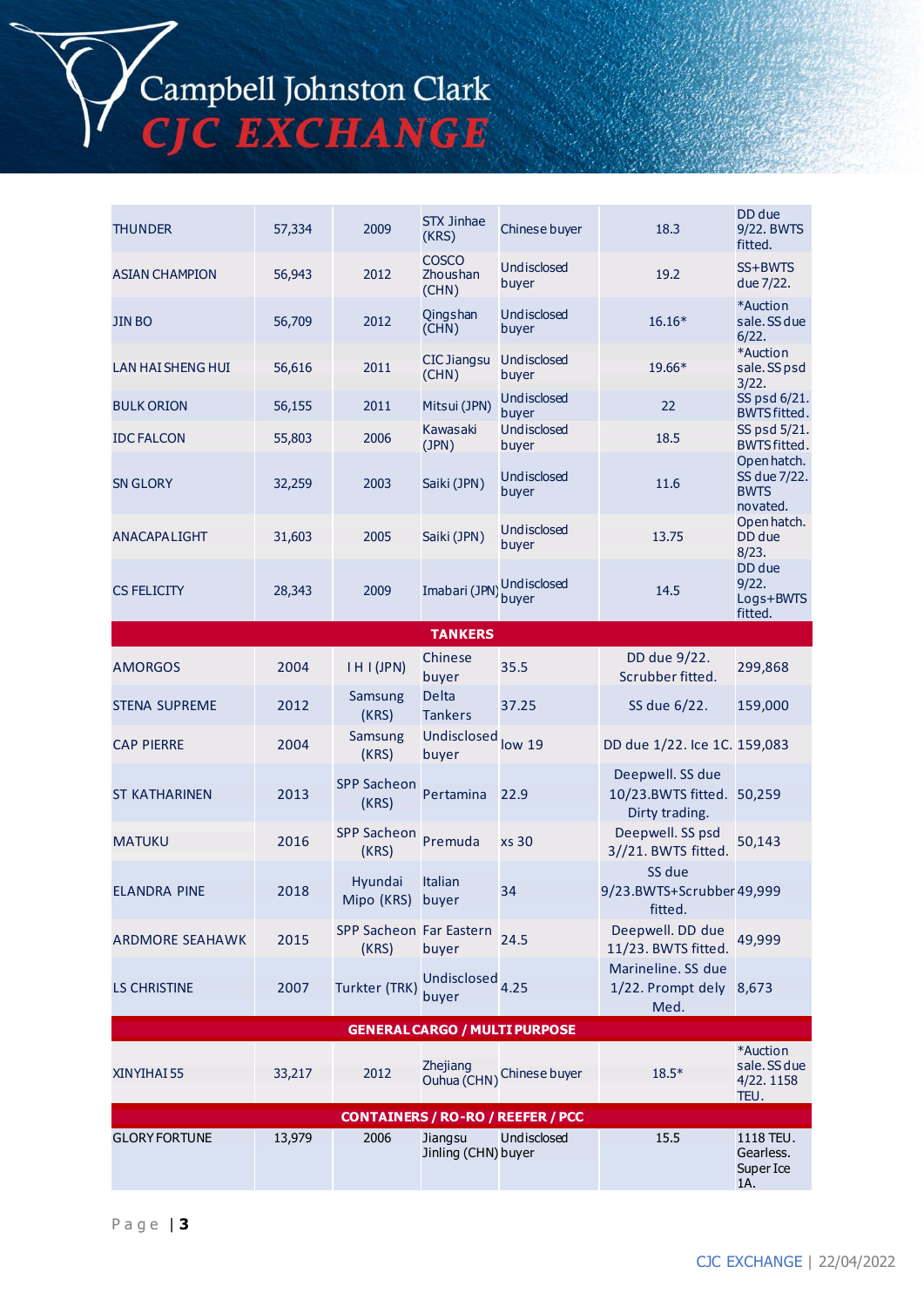Campbell Johnston Clark<br>CJC EXCHANGE

| GAS (LNG / LPG / LAG / CO2)             |                    |                                      |                                        |                  |             |                             |  |
|-----------------------------------------|--------------------|--------------------------------------|----------------------------------------|------------------|-------------|-----------------------------|--|
| <b>HELLAS SERENITY</b>                  | 54,994             | 2008                                 | Hyundai<br>Ulsan (KRS)                 | Indonesian buyer | 47.5        | 80,791 cbm.<br>SS due 8/23. |  |
| <b>NEWBUILDING ORDERS</b>               |                    |                                      |                                        |                  |             |                             |  |
| <b>Ordering Client</b>                  | <b>Vessel Type</b> | Size / No. of<br>units               | <b>Shipyard</b><br>(Country)           | <b>Delivery</b>  | Price (\$m) | <b>Notes</b>                |  |
|                                         |                    |                                      | <b>tANKERS</b>                         |                  |             |                             |  |
| Shanghai Hengzhou<br>Shipping           | Prod/Chem          | 4,000 dwt $\times$ 3                 | <b>Zhejiang</b><br>Friendship<br>(CHN) | 2024             |             |                             |  |
| Shanghai Hengzhou<br>Shipping           | Prod/Chem          | 3,500 dwt x 2                        | Zhejiang<br>Friendship<br>(CHN)        | 2024             |             |                             |  |
| Shanghai Hengzhou<br>Shipping           | Prod/Chem          | 3,000 dwt $x$ 1                      | Zhejiang<br>Friendship<br>(CHN)        | 2024             |             |                             |  |
| <b>CONTAINERS / RO-RO / REEFER / PC</b> |                    |                                      |                                        |                  |             |                             |  |
| Interasia Lines                         |                    | Containership $3,000$ TEU $\times$ 3 | Niho (JPN)                             | 2024             |             | EEDI3.                      |  |

#### **Newbuild and Second**

**Hand Values** (\$ million)

|                                                                            | <b>Newbuild</b> |          | 5 Year Old 10 Year Old |
|----------------------------------------------------------------------------|-----------------|----------|------------------------|
|                                                                            |                 |          |                        |
| <b>Tankers</b>                                                             |                 |          |                        |
| <b>VLCC</b>                                                                | 116             | 74       | 51.5                   |
| <b>SUEZMAX</b>                                                             | 78              | 50       | 34.25                  |
| <b>AFRAMAX</b>                                                             | 61              | 45       | 30                     |
| <b>MR</b>                                                                  | 41.5            | 32.5     | 21                     |
| <b>Bulkers</b>                                                             |                 |          |                        |
| <b>CAPESIZE</b>                                                            | $62.5^{\circ}$  | 48.5 eco | 34.5                   |
| <b>KAMSARMAX / PANAMAX</b>                                                 | $36^$           | 36.5     | 27.5                   |
| ULTRAMAX / SUPRAMAX                                                        | $33.5^{\circ}$  | 33.5     | 23.5                   |
| <b>HANDYSIZE</b>                                                           | $30^{\circ}$    | 28.5     | 19.5                   |
| ^=Chinese price (otherwise based upon Japanese/Korean country of<br>build) |                 |          |                        |

*This report has been produced for general information and is not a replacement for specific advice. While the market information is believed to be reasonably accurate, it is by its nature subject to limited audits and validations. No responsibility can be accepted for any errors or any consequences arising therefrom. No part of the report may be reproduced or circulated without our prior written approval. © E.A. Gibson Shipbrokers Ltd 2021.*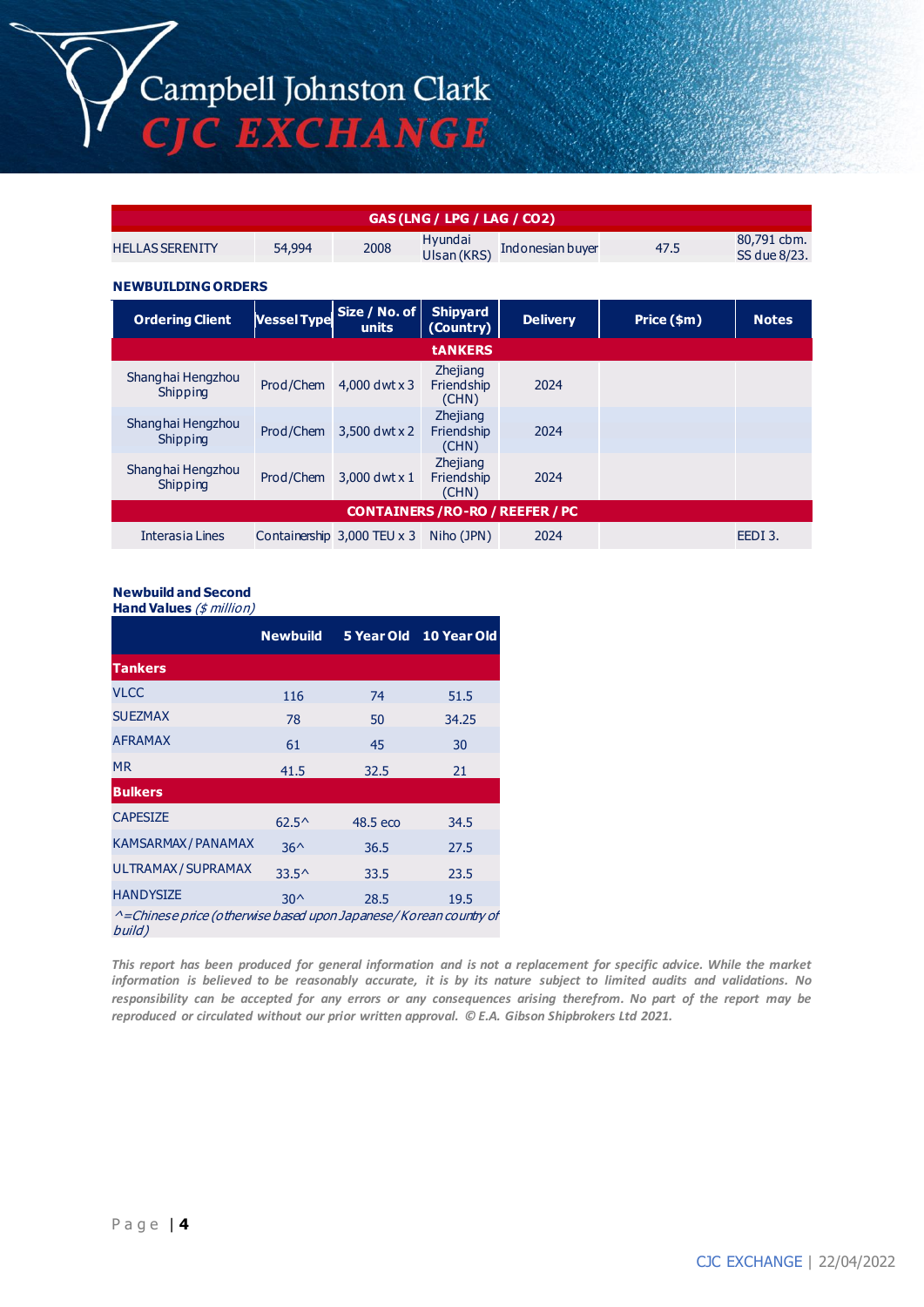

# CJC Market News



Campbell Johnston Clark (CJC) is a medium-sized international law firm advising on all aspects of the shipping sector, from ship finance to dry shipping and comprehensive casualty handling, and all that happens in between. Today, we have offices in London, Newcastle, Singapore and Miami.

# **Hapag-Lloyd Launching Real-Time Monitoring for its Entire Fleet of 3 Million TEU Containers**



Hapag-Lloyd plans to equip its entire container fleet with real-time tracking devices. After successfully introducing real-time monitoring for its reefer container fleet in 2019 with the IoT product Hapag-Lloyd LIVE, the company will start to install the devices to all standard containers of its 3m teu fleet. The equipment upgrade is expected to be completed next year.

The devices will be able to transmit data on a real-time basis from each container and by this make the supply chain more

transparent and efficient. They can supply location data based on GPS, measure temperature and monitor any sudden shocks to the container. In future, additional sensors could be added through Bluetooth. To ensure safety for crews, cargo, and vessels the devices are designed and certified to the ATEX Zone 2 explosion proof standard.

Hapag-Lloyd has been aggressively expanding its container fleet amid strong demand for container shipping during the pandemic, adding 210,000 TEU of standard and reefer containers since 2021. The company's container fleet represents approximately 3.1 million TEU and includes an industry -leading fleet of modern reefer (refrigerated) containers.

## **The Liberian Registry Approves NAPA Electronic Logbook**

**LIBERIAN REGISTRY** 

The Liberian Registry has this week announced that it will now recognise the NAPA Logbook solution for MARPOL and SOLAS related record keeping. It has approved the use of NAPA's electronic record books for a full range of logbook functions, including Navigation and Engine Room Logbooks, Ballast Water Record Book, GMDSS Radio Log, Record Book of Engine Parameters and Medical and Compass Observation Log.

An electronic logbook essentially serves the same purpose as a traditional paper logbook but brings with it major additional

benefits to its users in terms of time savings, data validation, and data sharing. For owners and operators, electronic logbooks also reduce administrative burdens, limit the risk of errors, and give users better visibility over their operations.